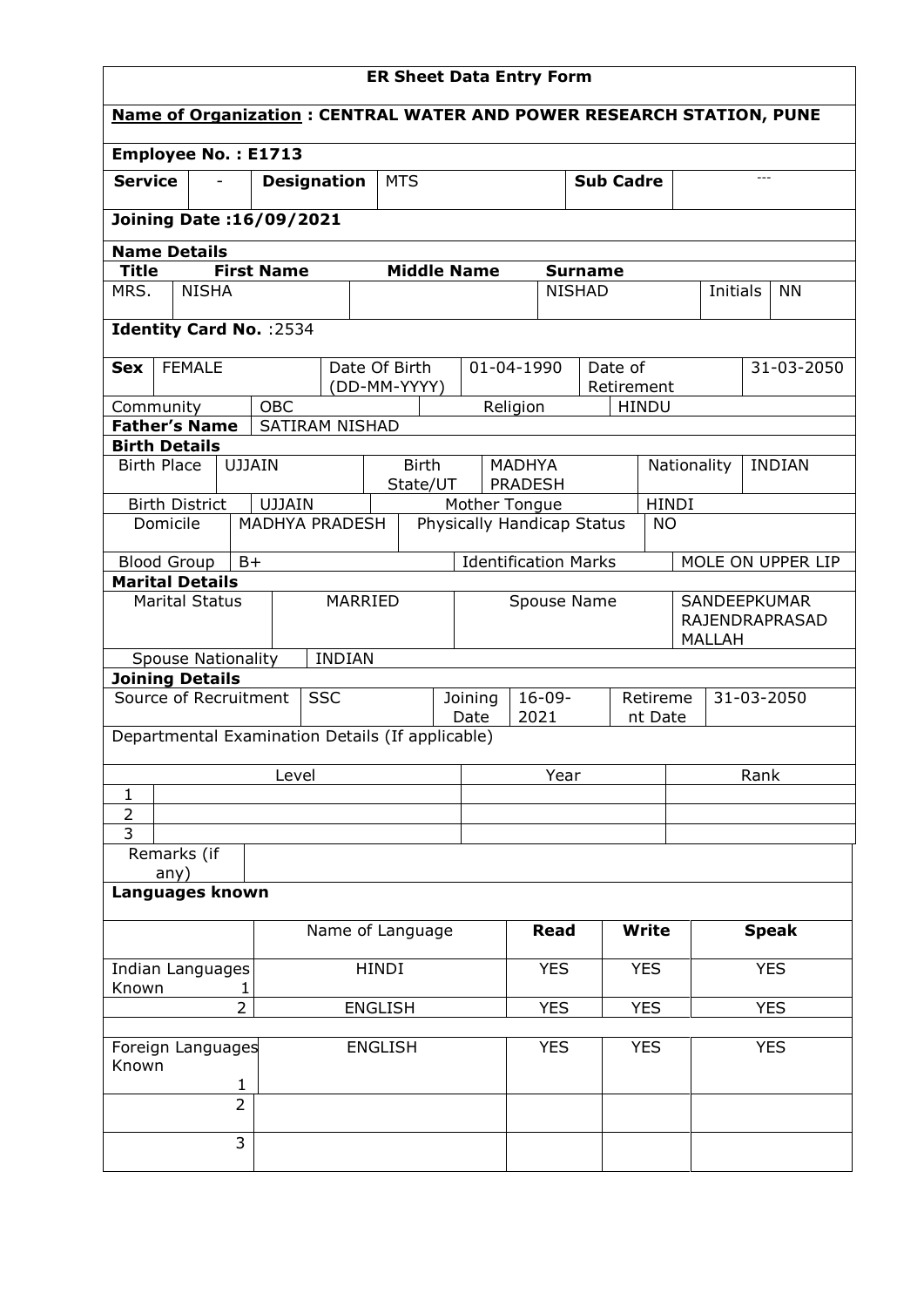## Details of deputation (if applicable)

| Name of the Office | Post held at that<br>time in parent office | Name of post<br>(selected for<br>deputation | Period of deputation |      |  |  |
|--------------------|--------------------------------------------|---------------------------------------------|----------------------|------|--|--|
|                    |                                            |                                             | Since                | From |  |  |
|                    |                                            |                                             |                      |      |  |  |

## Details of Foreign Visit

| SI.<br>No. | Place of Visit | Date of<br>visit | Post held at<br>that time | Whether it<br>is a<br>personal or<br>official visit | Details of visit |
|------------|----------------|------------------|---------------------------|-----------------------------------------------------|------------------|
|            |                |                  |                           |                                                     |                  |

## Transfer/Posting Detail (if applicable)

| Place | Period of posting |      |  |  |  |  |  |  |
|-------|-------------------|------|--|--|--|--|--|--|
|       | Since             | From |  |  |  |  |  |  |
|       |                   |      |  |  |  |  |  |  |
|       |                   |      |  |  |  |  |  |  |
|       |                   |      |  |  |  |  |  |  |
|       |                   |      |  |  |  |  |  |  |

| Qualification (Use extra photocopy sheets for multi qualifications, experience, training, awards details)                |                                      |     |                      |                         |                                |       |       |                  |              |  |  |  |  |
|--------------------------------------------------------------------------------------------------------------------------|--------------------------------------|-----|----------------------|-------------------------|--------------------------------|-------|-------|------------------|--------------|--|--|--|--|
| Qualification                                                                                                            |                                      |     |                      |                         | Discipline<br>Specialization 1 |       |       |                  |              |  |  |  |  |
| <b>BACHELOR OF ENGINEERING</b>                                                                                           |                                      |     |                      |                         | CHEMICAL                       |       |       |                  |              |  |  |  |  |
| Year                                                                                                                     |                                      |     | <b>Division</b>      | CGPA/ % Marks           |                                |       |       | Specialization 2 |              |  |  |  |  |
| 2012                                                                                                                     |                                      | 1ST | <b>DIVISION</b>      |                         |                                | 72.28 |       |                  |              |  |  |  |  |
|                                                                                                                          | Institution                          |     |                      | University<br>Place     |                                |       |       | Country          |              |  |  |  |  |
| GOVT, UJJAIN<br>UJJAIN                                                                                                   | RGPV, BHOPAL<br>ENGINEERING COLLEGE, |     |                      |                         | <b>UJJAIN</b>                  |       |       |                  | <b>INDIA</b> |  |  |  |  |
| <b>Experience</b>                                                                                                        |                                      |     |                      |                         |                                |       |       |                  |              |  |  |  |  |
|                                                                                                                          | Type of Posting<br><b>MTS</b>        |     |                      |                         |                                |       | Level |                  |              |  |  |  |  |
|                                                                                                                          |                                      |     |                      |                         |                                |       |       |                  |              |  |  |  |  |
|                                                                                                                          | Designation                          |     |                      | <b>Present Position</b> |                                |       |       |                  |              |  |  |  |  |
|                                                                                                                          | <b>MTS</b>                           |     |                      | <b>MTS</b>              |                                |       |       |                  |              |  |  |  |  |
|                                                                                                                          | Ministry                             |     |                      | Department              |                                |       |       |                  |              |  |  |  |  |
|                                                                                                                          | <b>MOWR</b>                          |     |                      | <b>CWPRS</b>            |                                |       |       |                  |              |  |  |  |  |
|                                                                                                                          | Office                               |     |                      | Place                   |                                |       |       |                  |              |  |  |  |  |
| CWPRS KHADAKWASALA PUNE                                                                                                  |                                      |     |                      | <b>PUNE</b>             |                                |       |       |                  |              |  |  |  |  |
|                                                                                                                          | <b>Experience Subject</b>            |     |                      | Period of Posting       |                                |       |       |                  |              |  |  |  |  |
| Major                                                                                                                    |                                      |     |                      | Minor                   |                                |       |       | From             | To           |  |  |  |  |
|                                                                                                                          |                                      |     |                      |                         |                                |       |       |                  |              |  |  |  |  |
| Note:-Refer the Annexure to fill above Major, Minor Subjects and below given training<br>subject(minimum 1 week & above) |                                      |     |                      |                         |                                |       |       |                  |              |  |  |  |  |
| Training                                                                                                                 |                                      |     |                      |                         |                                |       |       |                  |              |  |  |  |  |
| Training Year                                                                                                            |                                      |     | <b>Training Name</b> |                         | <b>Training Subject</b>        |       |       |                  |              |  |  |  |  |
|                                                                                                                          |                                      |     |                      |                         |                                |       |       |                  |              |  |  |  |  |